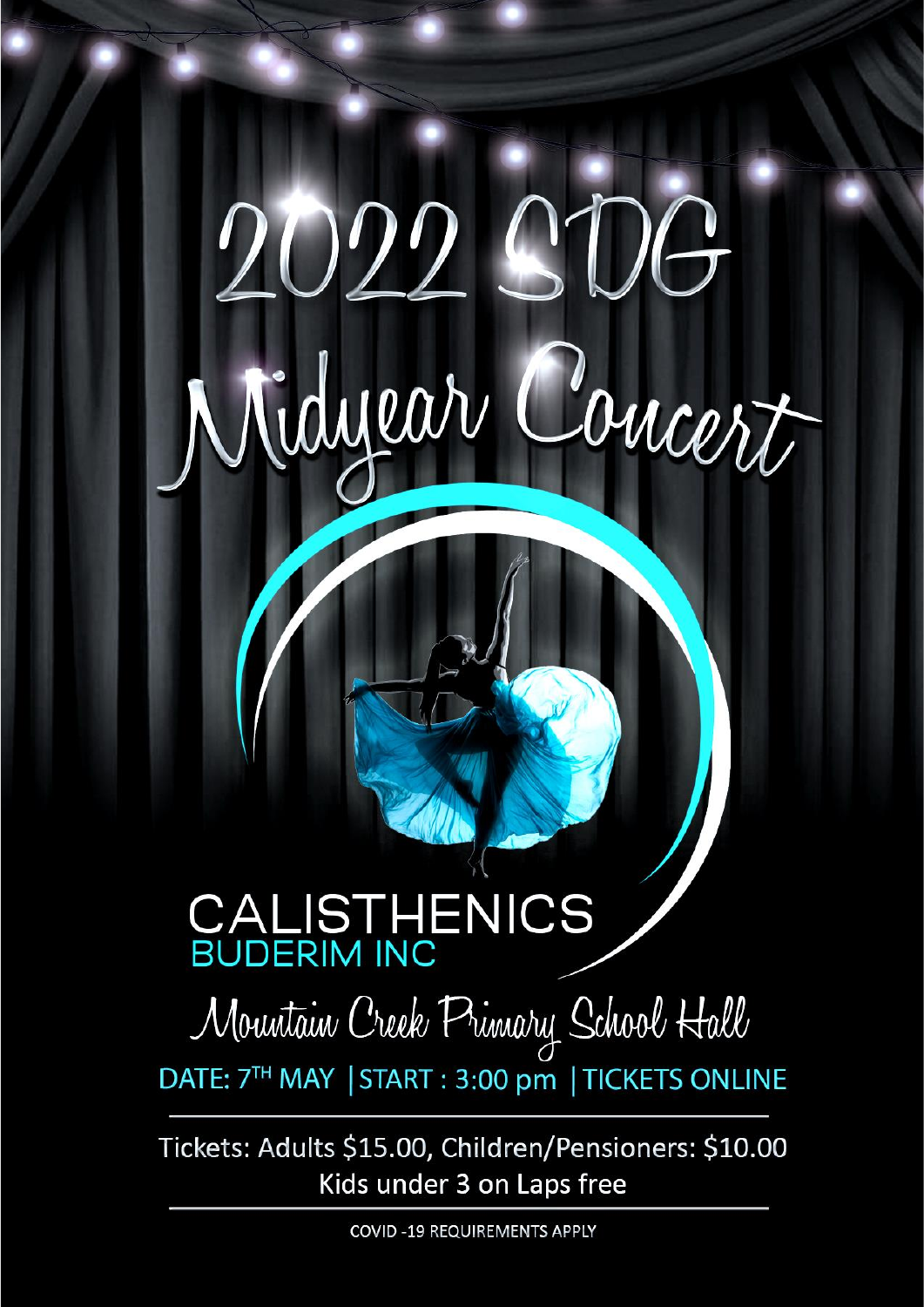

Competition Etiquette

The below guidelines apply to all our volunteers, coaches, team members and families to ensure that our children have the best possible experience whilst participating in the sport of Calisthenics.

> Applaud all performances and efforts from each soloist/ duo performer. Congratulate all participants upon their performance regardless of the competition's outcome.



Remain considerate of others as any comments made in a public space could be overheard and considered negative or harmful to performers and families from our club or other clubs.



Demonstrate appropriate social behaviour by not using foul language, harassing team members, coaches, or officials.